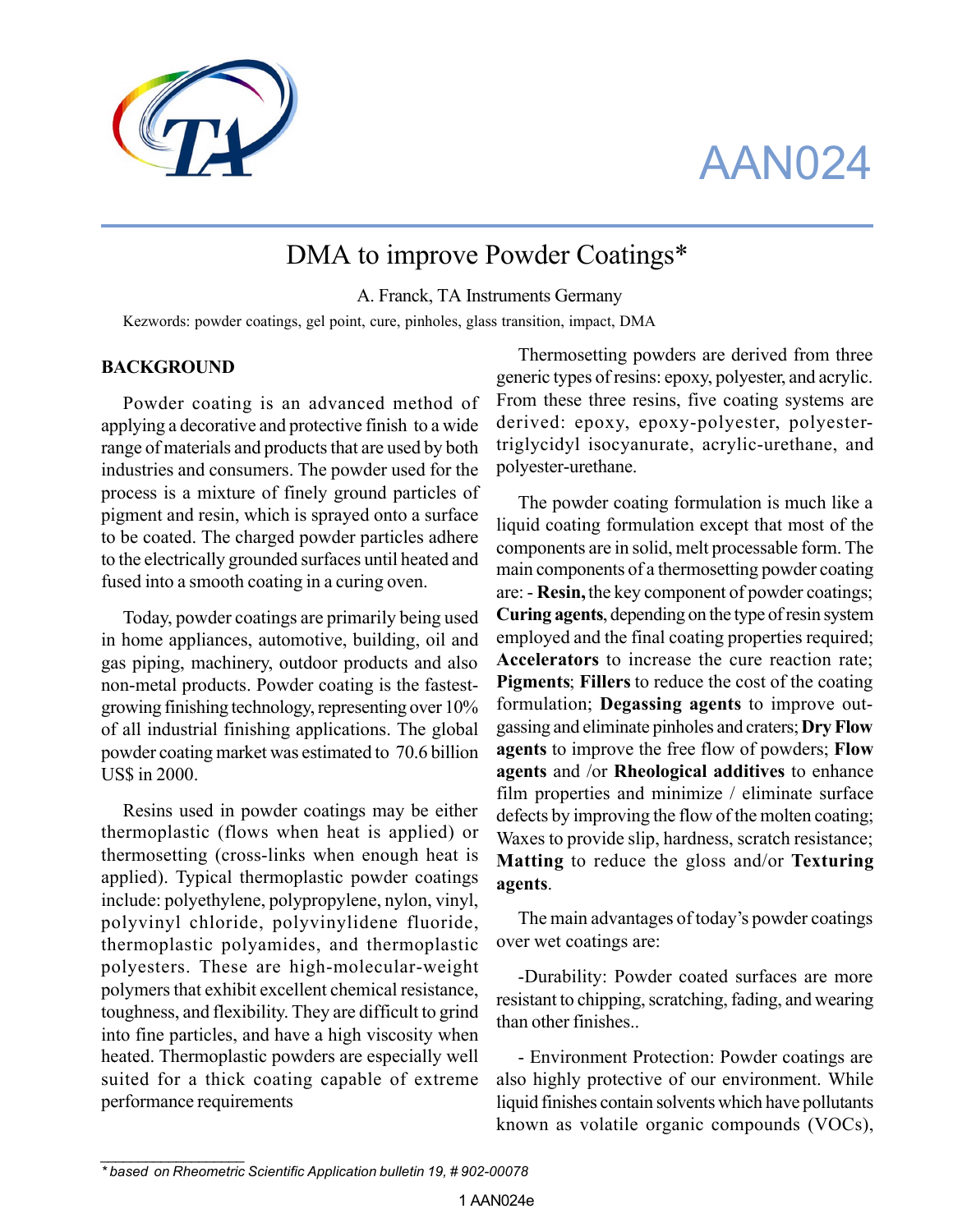powder coatings contain no solvents and release negligible amounts, if any, of VOCs into the atmosphere

- Money Savings: Elimination of VOCs and reduction of wastes saves money.

While powder coating started as an alternative to finishing metal products only, the development of powder that can be cured at lower temperatures has allowed powder coating to expand to non-metal surfaces such as ceramics, wood and plastic applications. Technological advancements in powder coating materials application and curing methods have brought the advantages of powder coating to heat sensitive substrates, a good example is the medium density fiberboard, or MDF, a combination panel bonding particles of wood with a synthetic resin. Powder materials for MDF's can be either thermal cure products or UV-cured powders. The thermal energy melts the powder so it will flow into a level film and eventually cure, or crosslink, into a finished film. With specially formulated UV-curable powders, the melt and flow can be separated from the curing process. Minimal heat to cure the powder and exposure to ultraviolet light for just a few seconds is required for final curing and hardening of the finish.

**Experimental:** Since powder coatings consist of a fine powder, the sample needs to be preconditioned before loading into the rheometer. The best approach is to compress the powder cold into a small disc (i.e. 25mm diameter and 2mm thickness) and load the sample disc between the parallel plates of the rheometer. Important is the loading temperature. This can be room temperature for a temperature ramp test - in this case the instrument gap needs to be controlled when the sample starts to melt - or a temperature above the melting temperature, but below the curing temperature – in this case the sample can be loaded and trimmed like a polymer and the viscoelastic properties can be studied at isothermal conditions independent of the curing. This is however very often not possible, as the material starts to react as soon as the melting temperature has been reached. UV and thermoplastic powder coatings are different. For UV powder coatings the curing reaction is controlled independently from the melting process.

### **IMPROVING CHARACTERISTICS OF POWDER COATINGS**

The key to thin coatings with high quality appearance and good substrate protection is the flow behaviour of the coating after it is applied. Optimizing both the flow and curing time at various temperatures is a challenge because these two properties work against each other. As the coating is heated, it softens physically and begins to flow. Then, a chemical reaction takes over, crosslinking occurs and the coating cures. Therefore, it is necessary to measure the time – and temperaturedependence during flow and curing simultaneously.

Also, assessment of the degree of cure (i.e. undercure- or complete conversion of crosslinking) using rheology is possible. Studies can be made on the finished coating to determine the stiffness and toughness over a wide temperature range. The effect of ageing on coatings can also be studied to predict the long term durability as well.

#### **Flow and coating thickness**

The flow behavior and curing rates of coating formulations can be measured at a desired isothermal temperature or at a constant heating rate. Oscillatory measurements should be made at low strain amplitude to preserve the structure of the filler-resin formulation. The temperature dependence of the viscoelastic parameters (complex viscosity and loss tangent) of a typical powder coating is shown in figure 1, measured in a temperature ramp experiment followed by an isothermal phase.



*Figure 1: Cure behaviour of a typical Powder Coating. The modulus drop at 100°C is due to plastification followed by evaporating of moisture.*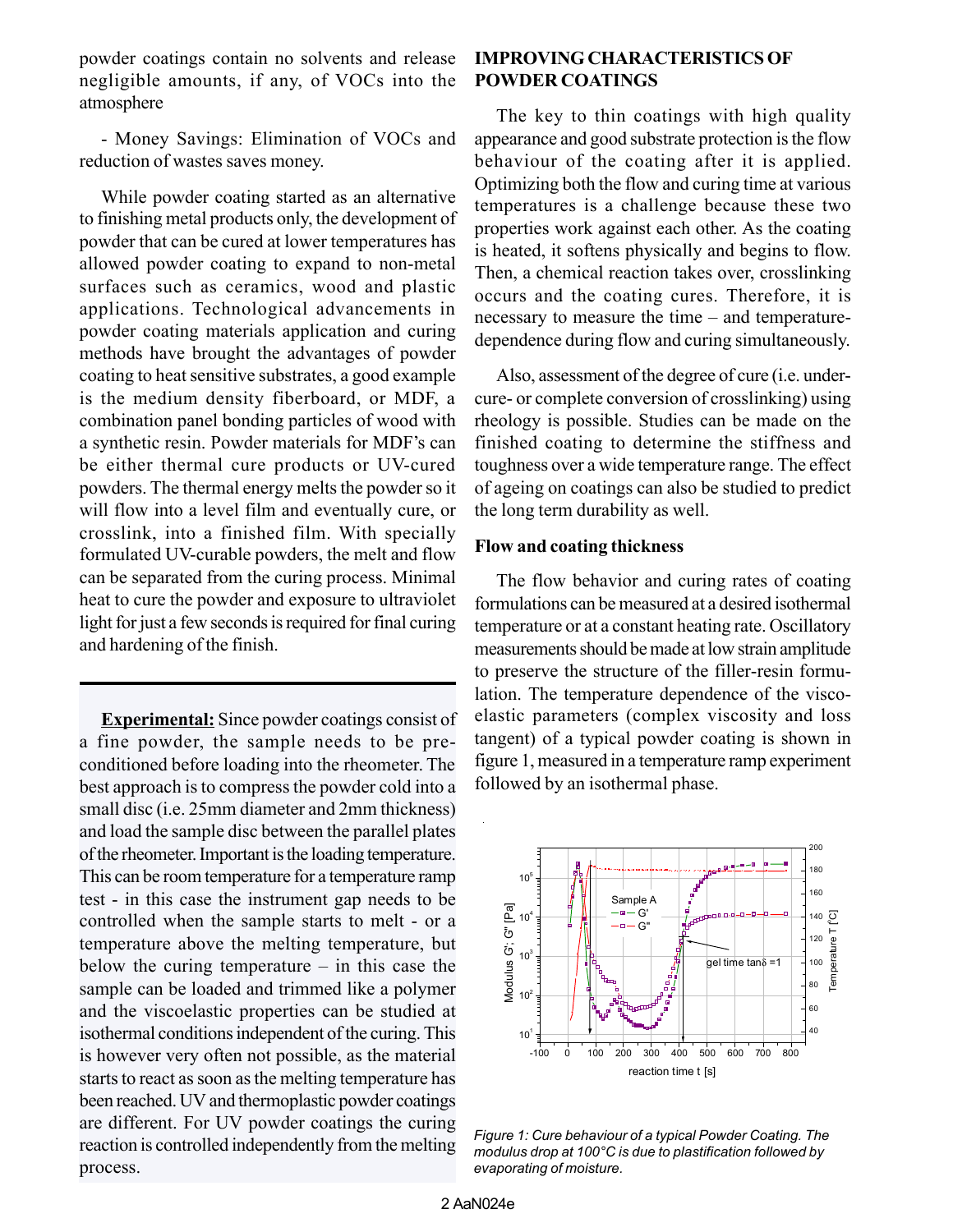The flow and leveling of the coating is related to the minimum viscosity (or modulus) and the breadth of this minimum. A "poor" flowing resin has a too high minimum visosity . Moisture also greatly affects the minimum viscosity, causing the formulation to flow differently and producing voids or pinholes in the cured coating. The powder manufacturer can adjust the reactivity to allow melted powders to stay in a liquid state long enough to allow the entrapped gas to escape and then flow-over the pinholes before hardening during the final cure stages. In this case however, powders have much easier runs but sag if applied too thick. Suppliers also offer anti-outgassing formulations. In such formulations, surfactant-like compounds are added to the binder system, allowing the volatiles to escape. Either approach can prove effective in reducing outgassing-induced pinholes and craters. But the single most important factor in minimizing outgassing is reducing the amount of porosity contained in the metal structure to be coated.

#### **Cure**

Once the coating starts to cure, its viscosity increases and at the gel point approaches infinity. At this time, the flow of the coating ceases and the coating takes on the properties of a solid. A good indicator of the gel point is the point at which  $G'=G''$ or tan δ equals one.

UV-curable powders are sophisticated products. Advanced formulations melt between 40 and 70 °C while also remaining stable in a shipping container. UV-cured powders are used in industrial settings where it is practical to apply a powder, melt it in an oven, and then expose it to a radiation source. Figure



*Figure 2.:UV curing with fast data sampling*



*Figure 3: Flow characterization of a polyester-urethane coating*

2 shows an isothermal cure of a UV cured powder coating. In order to follow the cure, fast data sampling and special transparent plates (Quartz glass or PMMA), to allow illumination of the sample with UV light need to be used (see application note AAN021 also). After a few seconds of UV-irradiation, the sample cures completely. With fast data sampling which is able to collect up to 500 data points per second, the storage and loss modulus can be monitored easily and the gel point determined.

Thermoplastic powder coatings, (Figure 3) can be characterized, using dynamic mechanical analysis, in the melt under isothermal conditions to determine its flow behavior. The "poor" resin in this example did not coat the substrate uniformly. The measured complex viscosity of the "poor" sample has a higher plateau viscosity at low frequency and exhibits shear thinning (decrease of the complex viscosity with frequency) over a larger frequency range. A higher viscosity at low frequency (zero shear viscosity) stands for a higher molecular weight and the broader shear thinning range is an indication of a broad molecular weight distribution. The "good" sample with a lower MW has a lower zero shear viscosity, flows easier and provides a more uniform coat.

Dynamic Mechanical Analysis is also a very sensitive means to measure the degree of cure or crosslinking of a thermoset coating. A resin cured at 3 different temperatures is shown in figure 4. A measure of the extend of cure is the glass transition  $T_{\rm g}$ . The  $T_{\rm g}$  in DMA is usually evaluated at the tan  $\delta$